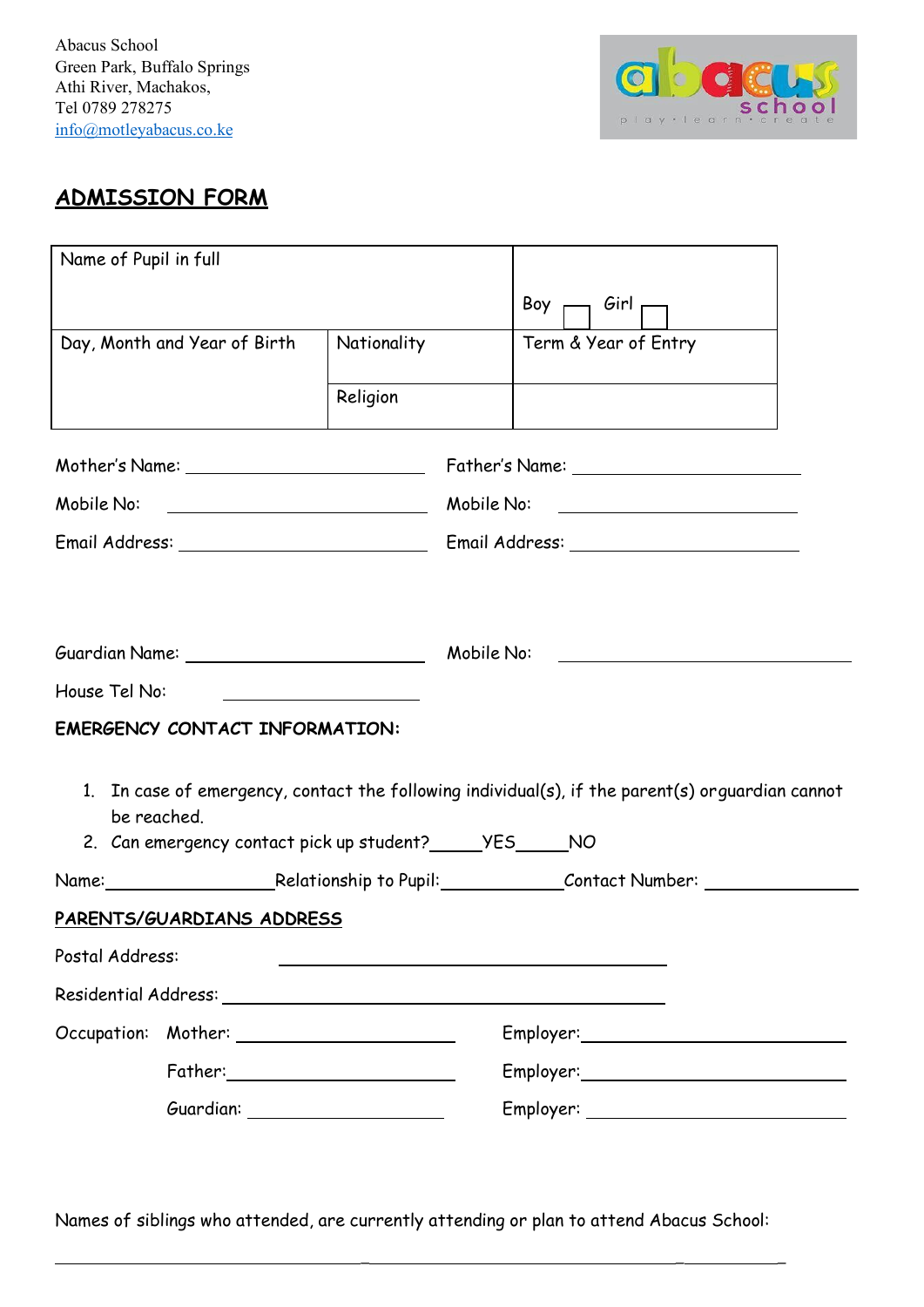Abacus School Green Park, Buffalo Springs Athi River, Machakos, Tel 0789 278275 info@motleyabacus.co.ke



## **ADMISSION TERMS**

- **1.** The Application Form should be completed and sent to the Principal with a non-refundable Admission Fee of Kshs. 5,000.
- **2.** A Booking fee of Kshs 5,000/- is required for parents wishing to secure placement for theirchild for a future term. The Booking fee is reimbursed by deduction of school fees due after the child joins the school.
- **3.** The School fees must be paid on or before the first week of each term.
- **4.** The Principal reserves the right to send home a pupil if their fees have not been paid by the third week of each term.
- **5.** Remission of School fees is not made in cases of illness or absence through infection, leave orany other cause whatsoever.
- **6.** Any notice of intention to remove a child from the school by a parent or guardian must be in writing to the Principal and be personally delivered so as to reach her at the latest beforethe first day of term.
- **7.** While every care and precaution is taken to look after your child during school hours, theSchool shall not be held liable in the event of any unforeseen misfortune.

## **I agree to the above terms**

| Signature of Parent 1: |                                                                                         |
|------------------------|-----------------------------------------------------------------------------------------|
| Full Name:             |                                                                                         |
| Date:                  |                                                                                         |
| Signature of Parent 2: |                                                                                         |
| Full Name:             | <b>Admission Checklist</b>                                                              |
| Date:                  |                                                                                         |
| Signature of Guardian: | Admission fee<br>➤                                                                      |
| Full Name:             | Copy of birth certificate<br>➤<br>Copy of immunization card<br>➤                        |
| Date:                  | Copy of parents ID<br>➤<br><b>Completed Medical Form</b><br>➤                           |
| Witness:               | Indoor Shoes (crocs)<br>$\blacktriangleright$<br>2 Passport size photos<br>➤<br>(child) |